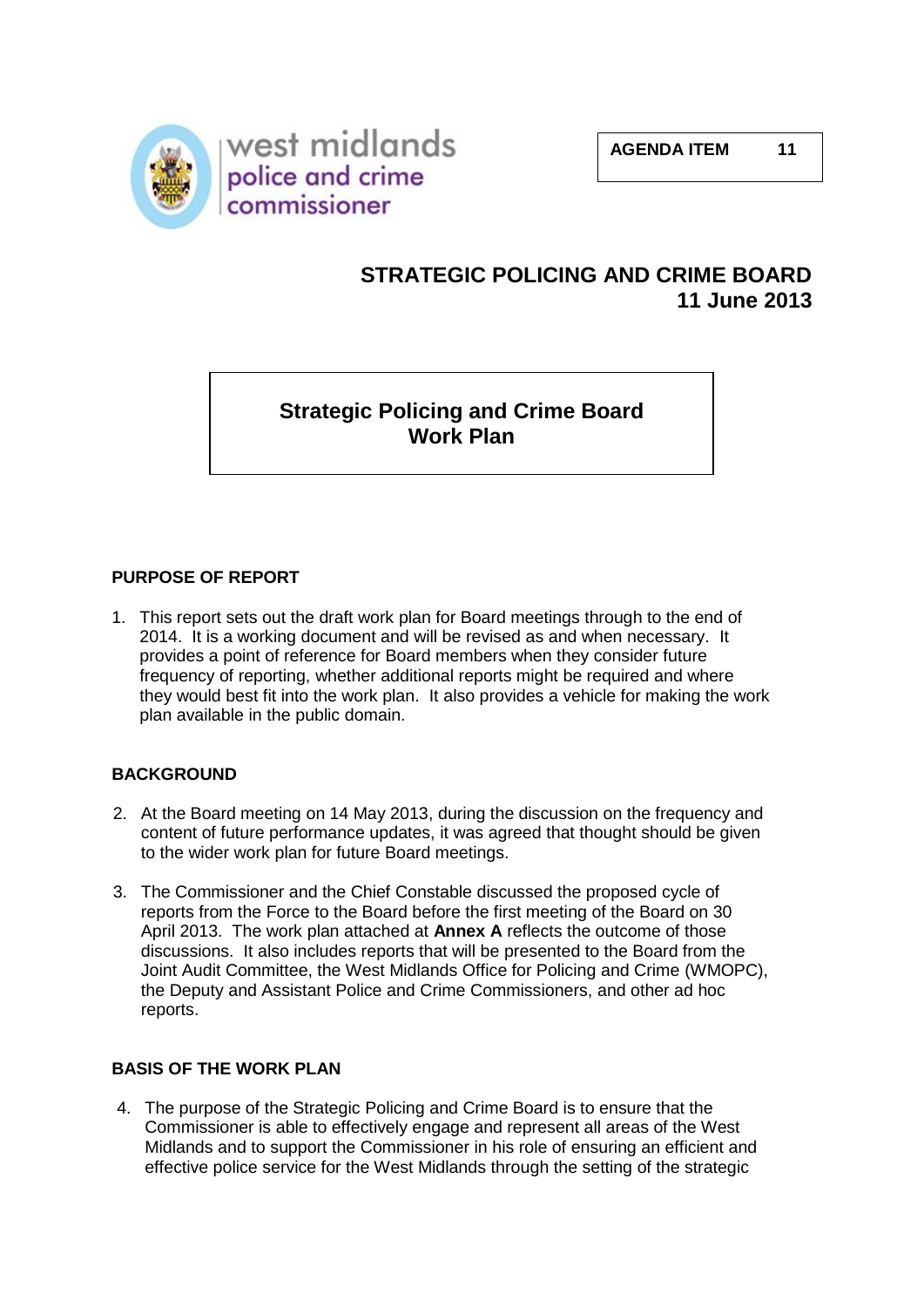direction for the Force and holding the Chief Constable to account for the exercise of his functions.

- 5. The reports presented at the Board meetings are therefore intended to help the Board carry out its role in supporting the Commissioner. The intention is to have the following cycle of reports.
	- A monthly finance report
	- A monthly performance report
	- A quarterly Human Resources report
	- A quarterly Professional Standards Department report
	- Two reports a year from each of the members of the Command Team on their portfolio of work, ie:
		- o Deputy Chief Constable
		- o ACC Crime
		- o ACC Local Policing and Service Improvement
		- o ACC Operations
		- o ACC Protection
		- o Director of Resources
		- o Chief Information Officer
	- An annual report from the Chaplaincy
	- Two reports a year from the Deputy and Assistant Police and Crime Commissioners
	- $\bullet$ A quarterly report from WMOPC on complaints to the Commissioner
	- An annual report from WMOPC on custody visiting
	- Periodic reports from the Joint Audit Committee
	- The Commissioner's Annual Report
- 6. The Board will also have a variety of one-off reports on a specific subject, including reports on topics on which the Commissioner has to make a decision.

## **REVIEW OF THE WORK PLAN**

7. The work plan will be under constant review and will be circulated to Board members for their monthly informal meetings. The work plan will also be discussed on a regular basis between the Commissioner and the Chief Constable and their respective offices to ensure the effective operation of the Board.